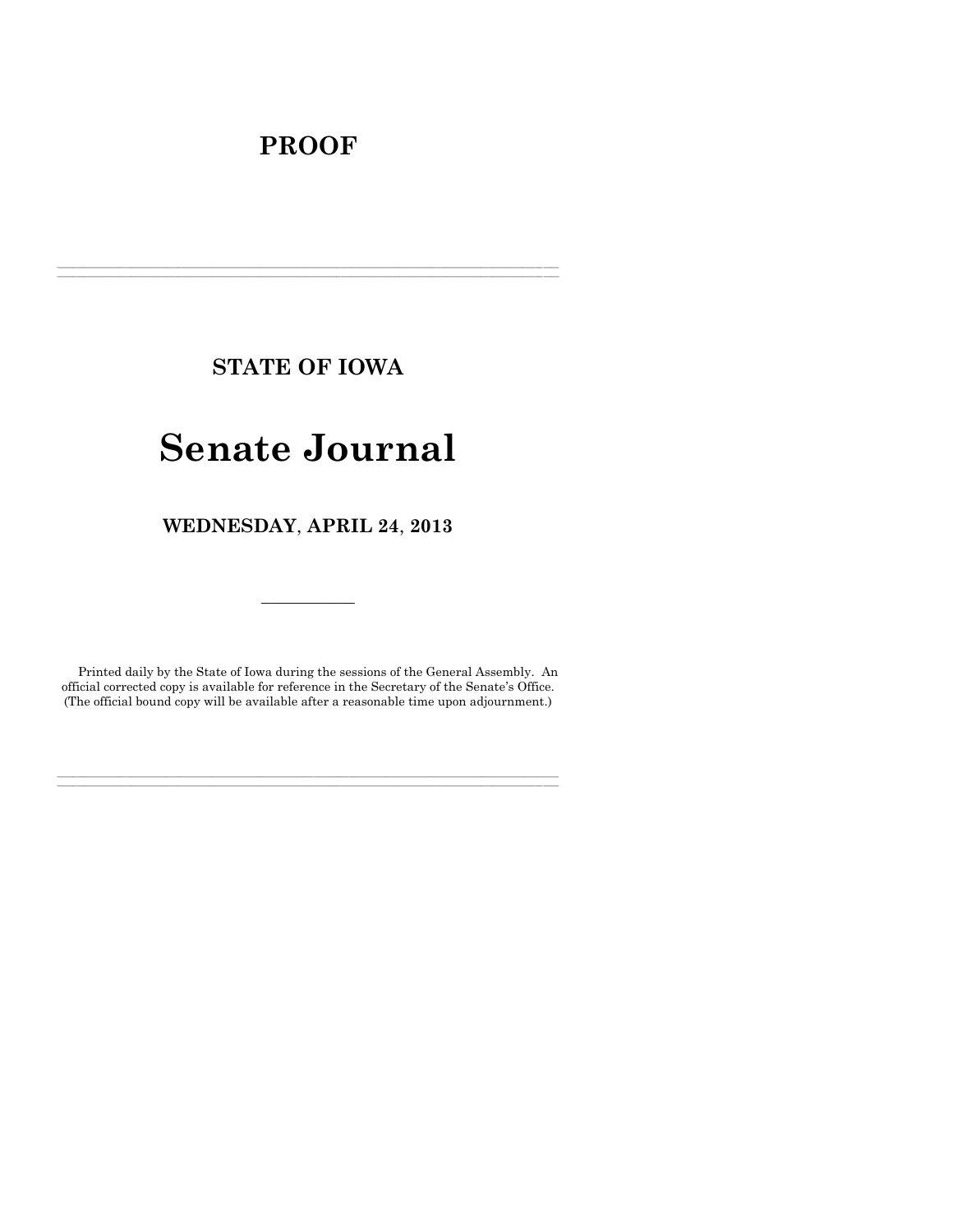# **JOURNAL OF THE SENATE**

 $\overline{\phantom{a}}$ 

ONE HUNDRED FIRST CALENDAR DAY FIFTY-NINTH SESSION DAY

Senate Chamber Des Moines, Iowa, Wednesday, April 24, 2013

The Senate met in regular session at 9:05 a.m., President Pro Tempore Sodders presiding.

Prayer was offered by Pastor Bob Dodge of the United Methodist Church in Britt, Iowa. He was the guest of Senator Guth.

# PLEDGE OF ALLEGIANCE

The Pledge of Allegiance was led by Senate Page Jennifer Brookhart.

The Journal of Tuesday, April 23, 2013, was approved.

# HOUSE MESSAGES RECEIVED AND CONSIDERED

The following messages were received from the Chief Clerk of the House:

MADAM PRESIDENT: I am directed to inform your honorable body that the House has on April 23, 2013, **amended and passed** the following bills in which the concurrence of the Senate is asked:

**[Senate File 386](http://coolice.legis.state.ia.us/Cool-ICE/default.asp?Category=billinfo&Service=Billbook&frame=1&GA=85&hbill=SF386)**, a bill for an act relating to matters under the purview of the department of transportation, including the use of information contained in electronic driver and nonoperator identification records, the form of motor vehicle financial liability coverage cards, motor truck registration periods, grounds for disqualification of commercial vehicle operators, provisions for the issuance of temporary restricted licenses for persons convicted of operating while intoxicated, county issuance of driver's licenses, and the administration of highway contracts.  $(S-3180)$  $(S-3180)$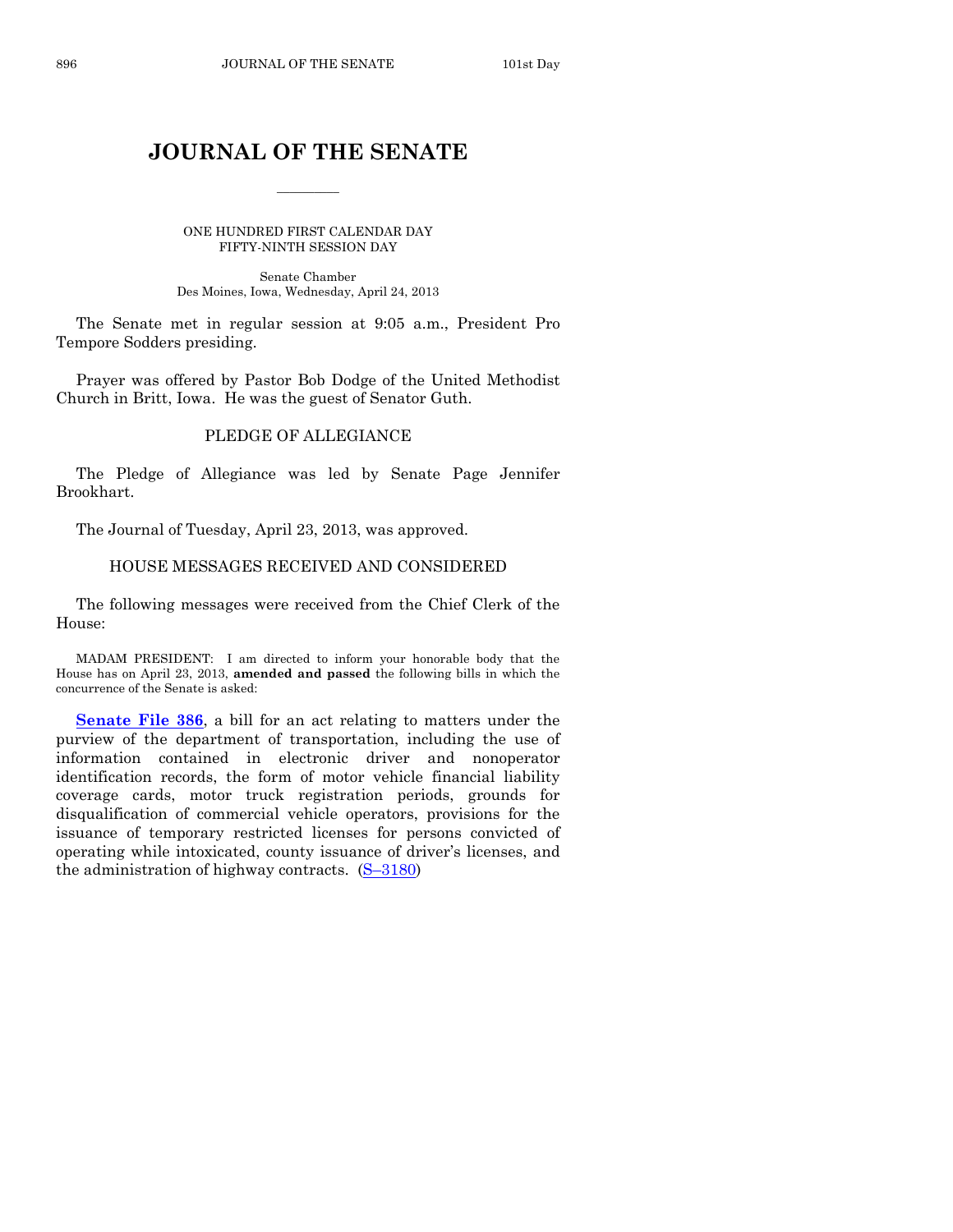**[Senate File 435](http://coolice.legis.state.ia.us/Cool-ICE/default.asp?Category=billinfo&Service=Billbook&frame=1&GA=85&hbill=SF435)**, a bill for an act relating to and making appropriations involving state government entities involved with agriculture, natural resources, and environmental protection. (S–[3178\)](http://coolice.legis.state.ia.us/Cool-ICE/default.asp?Category=billinfo&Service=Billbook&frame=1&GA=85&hbill=S3178)

**[Senate File 447](http://coolice.legis.state.ia.us/Cool-ICE/default.asp?Category=billinfo&Service=Billbook&frame=1&GA=85&hbill=SF447)**, a bill for an act relating to appropriations to the justice system and including effective dates. (S–[3179\)](http://coolice.legis.state.ia.us/Cool-ICE/default.asp?Category=billinfo&Service=Billbook&frame=1&GA=85&hbill=S3179)

ALSO: That the House has on April 23, 2013, **amended** the Senate amendment, **concurred** in the Senate amendment as amended, **and passed** the following bill in which the concurrence of the Senate is asked:

**[House File 602](http://coolice.legis.state.ia.us/Cool-ICE/default.asp?Category=billinfo&Service=Billbook&frame=1&GA=85&hbill=HF602)**, a bill for an act relating to transportation and other infrastructure-related appropriations to the department of transportation, including allocation and use of moneys from the road use tax fund and the primary road fund.  $(S-3181)$  $(S-3181)$ 

ALSO: That the House has on April 23, 2013, **passed** the following bill in which the concurrence of the Senate is asked:

**[House File 633](http://coolice.legis.state.ia.us/Cool-ICE/default.asp?Category=billinfo&Service=Billbook&frame=1&GA=85&hbill=HF633)**, a bill for an act providing an exemption from the computation of net income for the individual income tax of net capital gain from the sale or exchange of qualified capital stock and including effective date and retroactive applicability provisions.

Read first time and referred to committee on **Ways and Means**.

ALSO: That the House has on April 23, 2013, appointed the conference committee to **[House File 604](http://coolice.legis.state.ia.us/Cool-ICE/default.asp?Category=billinfo&Service=Billbook&frame=1&GA=85&hbill=HF604)**, a bill for an act relating to the funding of, the operation of, and appropriation of moneys to the college student aid commission, the department for the blind, the department of education, and the state board of regents, and providing for related matters, and the conference committee members on the part of the House are: the representative from Ringgold, Representative Dolecheck, Chair; the representative from Jefferson, Representative Hanson; the representative from Woodbury, Representative Jorgenson; the representative from Dallas, Representative Taylor, R.; and the representative from Scott, Representative Winckler.

ALSO: That the House has on April 23, 2013, appointed the conference committee to **[House File 603](http://coolice.legis.state.ia.us/Cool-ICE/default.asp?Category=billinfo&Service=Billbook&frame=1&GA=85&hbill=HF603)**, a bill for an act relating to and making appropriations to certain state departments, agencies, funds, and certain other entities, providing for regulatory authority, and other properly related matters, and the conference committee members on the part of the House are: the representative from Dallas, Representative Watts, Chair; the representative from Winnebago, Representative Gassman; the representative from Polk, Representative Hunter; the representative from Jasper, Representative Kelley; and the representative from Mahaska, Representative Vander Linden.

The Senate stood at ease at 9:41 a.m. until the fall of the gavel for the purpose of party caucuses.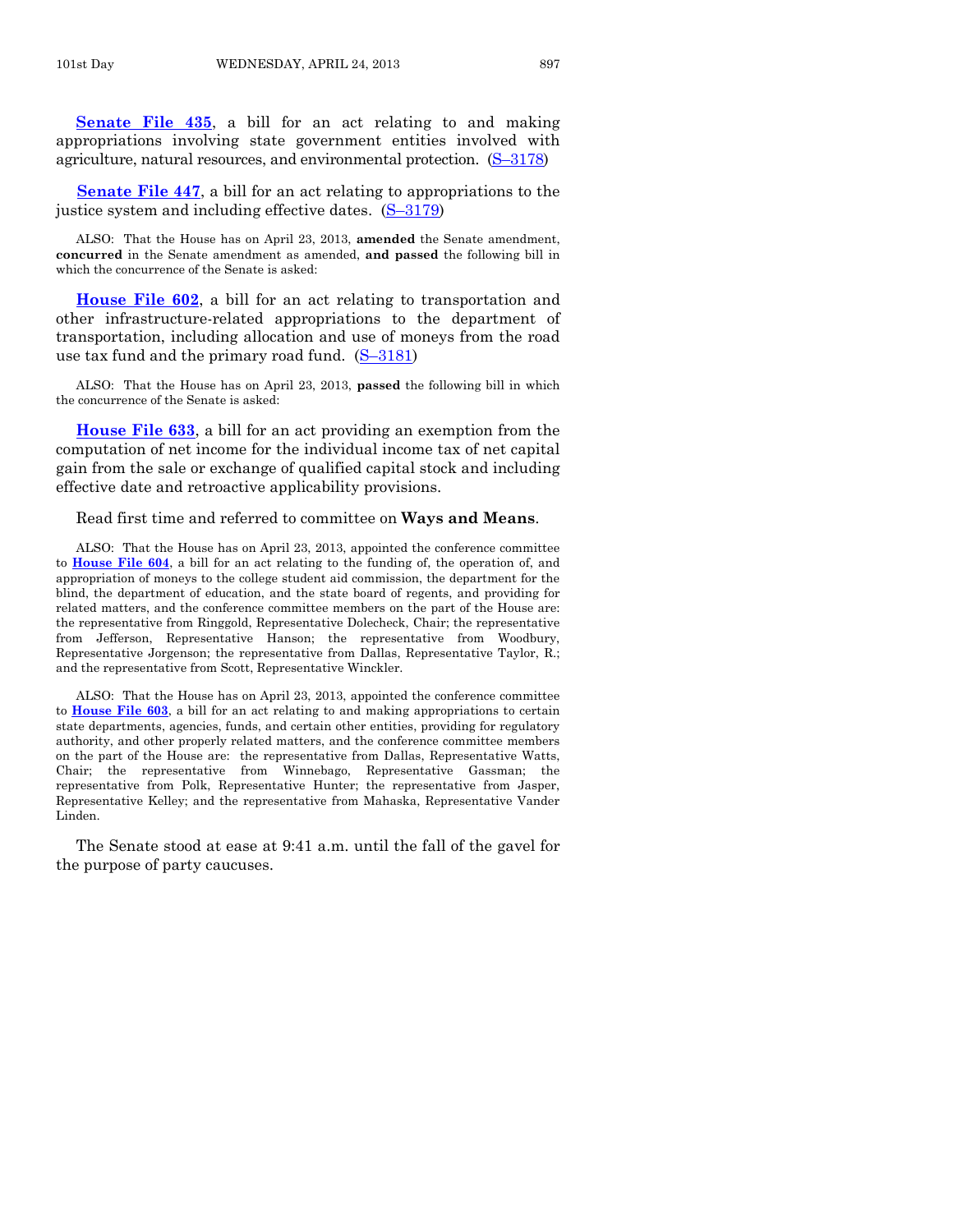The Senate resumed session at 11:16 a.m., President Jochum presiding.

# LEAVE OF ABSENCE

Leave of absence was granted as follows:

Senator Johnson, until he arrives, on request of Senator Dix.

UNFINISHED BUSINESS (Deferred April 23, 2013)

# **[House File 565](http://coolice.legis.state.ia.us/Cool-ICE/default.asp?Category=billinfo&Service=Billbook&frame=1&GA=85&hbill=HF565)**

The Senate resumed consideration of **[House File 565](http://coolice.legis.state.ia.us/Cool-ICE/default.asp?Category=billinfo&Service=Billbook&frame=1&GA=85&hbill=HF565)**, a bill for an act relating to mechanic's liens and the mechanics' notice and lien registry, deferred April 23, 2013.

Senator Hogg moved that the bill be read the last time now and placed upon its passage, which motion prevailed by a voice vote, and the bill was read the last time.

On the question "Shall the bill pass?" [\(H.F. 565\)](http://coolice.legis.state.ia.us/Cool-ICE/default.asp?Category=billinfo&Service=Billbook&frame=1&GA=85&hbill=HF565), the vote was:

Yeas, 49:

| Anderson     | Danielson   | Horn       | Seng     |
|--------------|-------------|------------|----------|
| Beall        | Dearden     | Houser     | Sinclair |
| Behn         | Dix         | Jochum     | Smith    |
| Bertrand     | Dotzler     | Kapucian   | Sodders  |
| Black        | Dvorsky     | Mathis     | Sorenson |
| Boettger     | $\rm Ernst$ | McCoy      | Taylor   |
| Bolkcom      | Feenstra    | Petersen   | Whitver  |
| Bowman       | Greiner     | Quirmbach  | Wilhelm  |
| <b>Brase</b> | Gronstal    | Ragan      | Zaun     |
| Breitbach    | Guth        | Rozenboom  | Zumbach  |
| Chapman      | Hart        | Schneider  |          |
| Chelgren     | Hatch       | Schoenjahn |          |
| Courtney     | Hogg        | Segebart   |          |
|              |             |            |          |

Nays, none.

Absent, 1:

Johnson

The bill, having received a constitutional majority, was declared to have passed the Senate and the title was agreed to.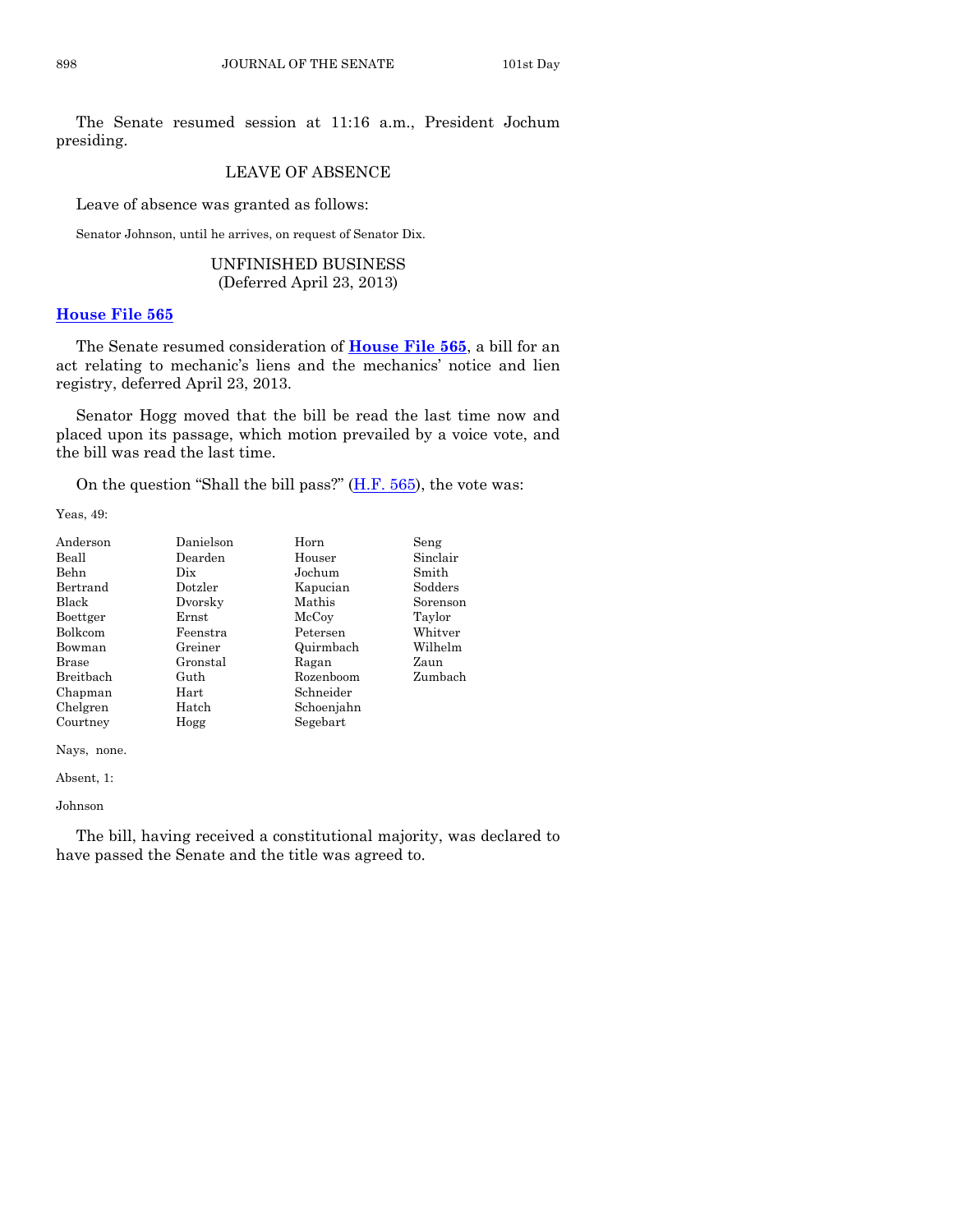# WITHDRAWN

Senator Hogg asked and received unanimous consent that **[Senate](http://coolice.legis.state.ia.us/Cool-ICE/default.asp?Category=billinfo&Service=Billbook&frame=1&GA=85&hbill=SF360)  [File 360](http://coolice.legis.state.ia.us/Cool-ICE/default.asp?Category=billinfo&Service=Billbook&frame=1&GA=85&hbill=SF360)** be **withdrawn** from further consideration of the Senate.

> CONSIDERATION OF BILL (Unfinished Business Calendar)

Senator Gronstal asked and received unanimous consent to take up for consideration [House File 607.](http://coolice.legis.state.ia.us/Cool-ICE/default.asp?Category=billinfo&Service=Billbook&frame=1&GA=85&hbill=HF607)

#### **[House File 607](http://coolice.legis.state.ia.us/Cool-ICE/default.asp?Category=billinfo&Service=Billbook&frame=1&GA=85&hbill=HF607)**

On motion of Senator Seng, **[House File 607](http://coolice.legis.state.ia.us/Cool-ICE/default.asp?Category=billinfo&Service=Billbook&frame=1&GA=85&hbill=HF607)**, a bill for an act relating to the state government, by providing for the transfer of powers and duties from the agricultural development authority to the Iowa finance authority, the composition of the Iowa finance authority board of directors, implementation of law by the board, and including effective date provisions, placed on the Unfinished Business Calendar on April 11, 2013, with report of committee recommending passage, was taken up for consideration.

Senator Seng moved that the bill be read the last time now and placed upon its passage, which motion prevailed by a voice vote, and the bill was read the last time.

On the question "Shall the bill pass?" [\(H.F. 607\)](http://coolice.legis.state.ia.us/Cool-ICE/default.asp?Category=billinfo&Service=Billbook&frame=1&GA=85&hbill=HF607), the vote was:

Yeas, 49:

| Danielson | Horn       | Seng     |
|-----------|------------|----------|
| Dearden   | Houser     | Sinclair |
| Dix       | Jochum     | Smith    |
| Dotzler   | Kapucian   | Sodders  |
| Dvorsky   | Mathis     | Sorenson |
| Ernst     | McCoy      | Taylor   |
| Feenstra  | Petersen   | Whitver  |
| Greiner   | Quirmbach  | Wilhelm  |
| Gronstal  | Ragan      | Zaun     |
| Guth      | Rozenboom  | Zumbach  |
| Hart      | Schneider  |          |
| Hatch     | Schoenjahn |          |
| Hogg      | Segebart   |          |
|           |            |          |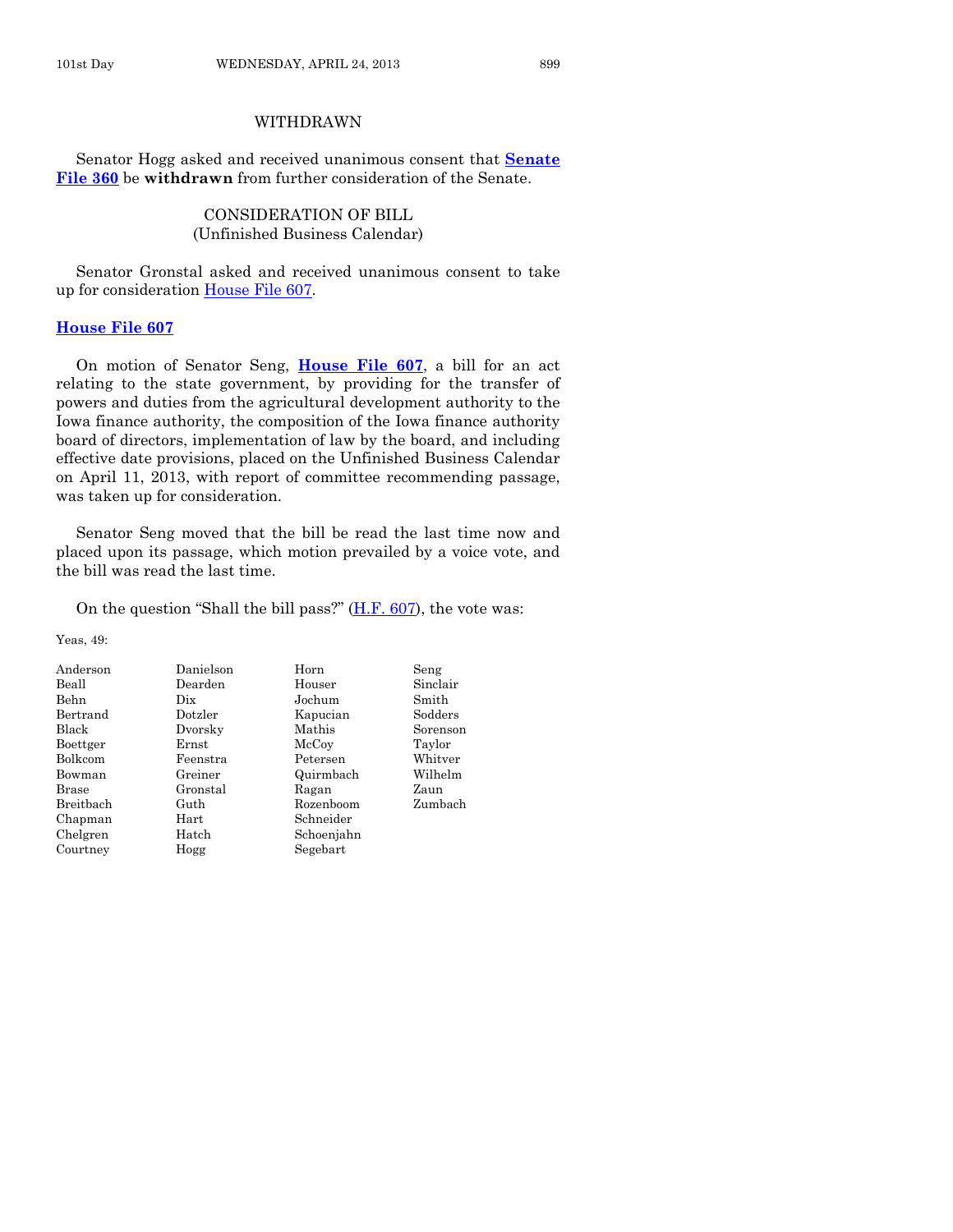Nays, none.

Absent, 1:

Johnson

The bill, having received a constitutional majority, was declared to have passed the Senate and the title was agreed to.

### IMMEDIATELY MESSAGED

Senator Gronstal asked and received unanimous consent that **House Files 565** and **607** be **immediately messaged** to the House.

### RECESS

On motion of Senator Gronstal, the Senate recessed at 11:33 a.m. until 1:30 p.m.

# RECONVENED

The Senate reconvened at 1:35 p.m., President Jochum presiding.

The Senate stood at ease at 1:36 p.m. until the fall of the gavel for the purpose of party caucuses.

The Senate resumed session at 1:59 p.m., President Jochum presiding.

# HOUSE MESSAGES RECEIVED AND CONSIDERED

The following messages were received from the Chief Clerk of the House:

MADAM PRESIDENT: I am directed to inform your honorable body that the House has on April 24, 2013, **concurred** in the Senate amendment **and passed** the following bill in which the concurrence of the House was asked:

**[House File 495](http://coolice.legis.state.ia.us/Cool-ICE/default.asp?Category=billinfo&Service=Billbook&frame=1&GA=85&hbill=HF495)**, a bill for an act relating to the residential landlord and tenant laws and related forcible entry and detainer laws and making penalties applicable.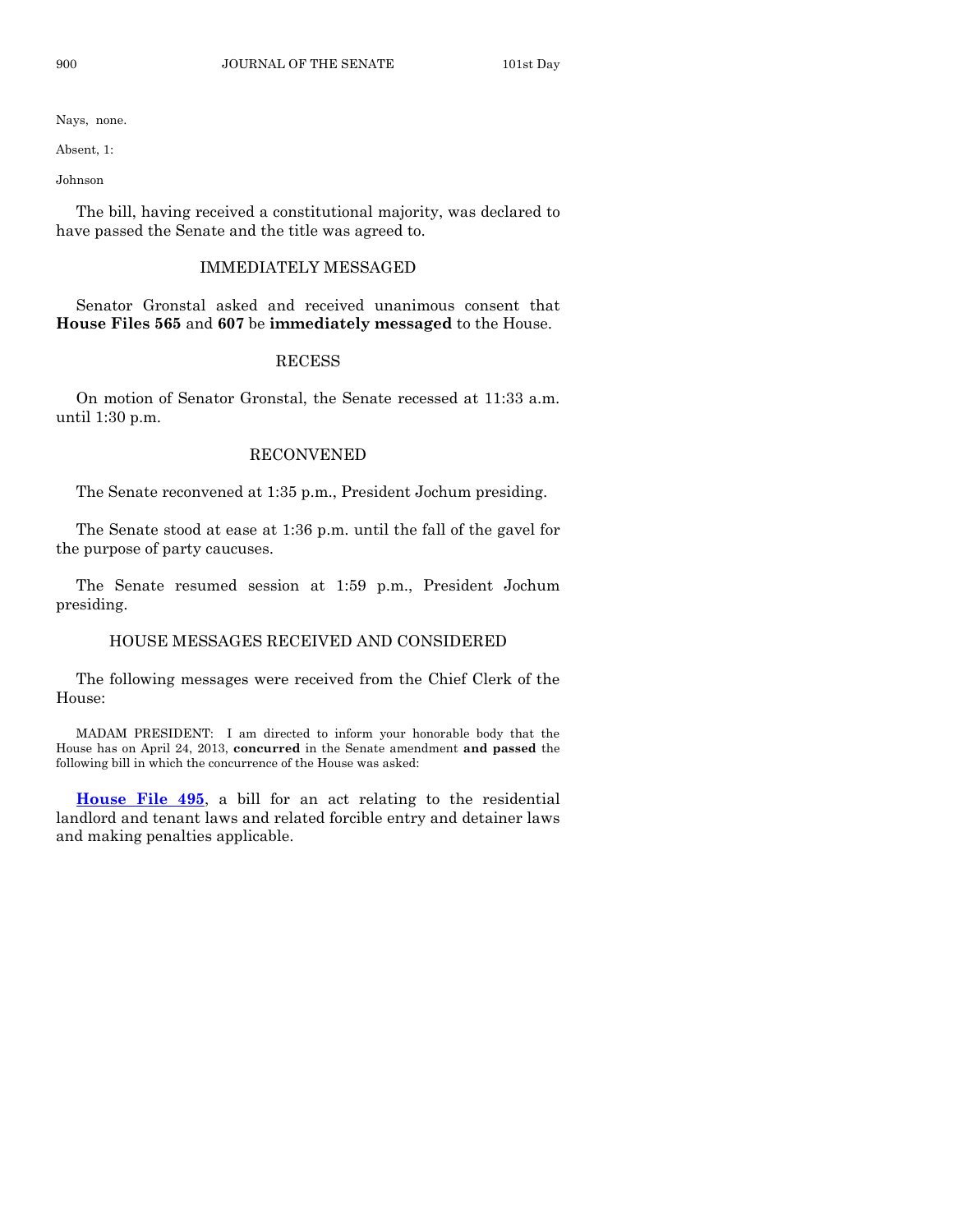ALSO: That the House has on April 24, 2013, **amended and passed** the following bill in which the concurrence of the Senate is asked:

**[Senate File 396](http://coolice.legis.state.ia.us/Cool-ICE/default.asp?Category=billinfo&Service=Billbook&frame=1&GA=85&hbill=SF396)**, a bill for an act relating to government operations and efficiency and other related matters, making an appropriation, and including effective date and applicability provisions. (S–[3183\)](http://coolice.legis.state.ia.us/Cool-ICE/default.asp?Category=billinfo&Service=Billbook&frame=1&GA=85&hbill=S3183)

ALSO: That the House has on April 24, 2013, **amended** the Senate amendment, **concurred** in the Senate amendment as amended, **and passed** the following bill in which the concurrence of the Senate is asked:

**[House File 356](http://coolice.legis.state.ia.us/Cool-ICE/default.asp?Category=billinfo&Service=Billbook&frame=1&GA=85&hbill=HF356)**, a bill for an act relating to the statute of limitation periods in bringing suit and executing a judgment in an action on a claim for rent.  $(S-3182)$  $(S-3182)$ 

ALSO: That the House has on April 24, 2013, **passed** the following bill in which the concurrence of the Senate is asked:

**[House File 641](http://coolice.legis.state.ia.us/Cool-ICE/default.asp?Category=billinfo&Service=Billbook&frame=1&GA=85&hbill=HF641)**, a bill for an act authorizing the establishment of reinvestment districts following approval of the economic development authority board, providing for the remittance of certain state sales tax revenues and certain state hotel and motel tax revenues to municipalities, establishing a state reinvestment district fund, and making appropriations.

Read first time and referred to committee on **Ways and Means**.

#### HOUSE AMENDMENT CONSIDERED

# **[Senate File 447](http://coolice.legis.state.ia.us/Cool-ICE/default.asp?Category=billinfo&Service=Billbook&frame=1&GA=85&hbill=SF447)**

Senator Courtney called up for consideration **[Senate File 447](http://coolice.legis.state.ia.us/Cool-ICE/default.asp?Category=billinfo&Service=Billbook&frame=1&GA=85&hbill=SF447)**, a bill for an act relating to appropriations to the justice system and including effective dates, amended by the House in House amendment S–[3179,](http://coolice.legis.state.ia.us/Cool-ICE/default.asp?Category=billinfo&Service=Billbook&frame=1&GA=85&hbill=S3179) filed April 24, 2013.

Senator Courtney moved that the Senate concur in the House amendment and requested a no vote.

The motion failed by a voice vote and the Senate **refused to concur** in the House amendment.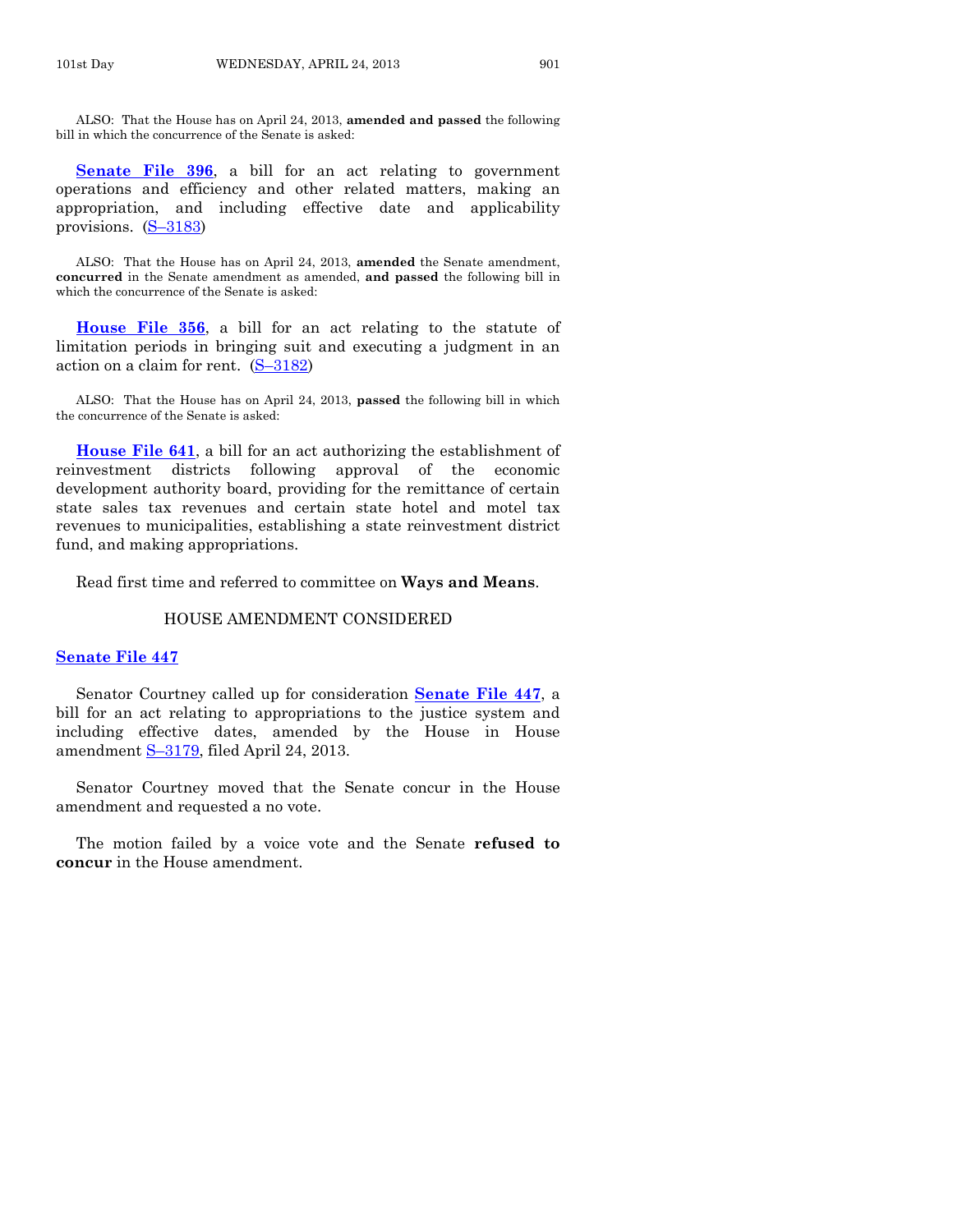# HOUSE AMENDMENT TO SENATE AMENDMENT CONSIDERED

# **[House File 602](http://coolice.legis.state.ia.us/Cool-ICE/default.asp?Category=billinfo&Service=Billbook&frame=1&GA=85&hbill=HF602)**

Senator McCoy called up for consideration **[House File 602](http://coolice.legis.state.ia.us/Cool-ICE/default.asp?Category=billinfo&Service=Billbook&frame=1&GA=85&hbill=HF602)**, a bill for an act relating to transportation and other infrastructure-related appropriations to the department of transportation, including allocation and use of moneys from the road use tax fund and the primary road fund, amended by the Senate and further amended by the House in House amendment  $S-3181$  $S-3181$  to Senate amendment  $H-1283$ , filed April 24, 2013.

Senator McCoy moved that the Senate concur in the House amendment to the Senate amendment.

The motion prevailed by a voice vote and the Senate **concurred** in the House amendment to the Senate amendment.

Senator McCoy moved that the bill, as amended by the Senate, further amended by the House and concurred in by the Senate, be read the last time now and placed upon its passage, which motion prevailed by voice vote and the bill was read the last time.

On the question "Shall the bill pass?" [\(H.F. 602\)](http://coolice.legis.state.ia.us/Cool-ICE/default.asp?Category=billinfo&Service=Billbook&frame=1&GA=85&hbill=HF602), the vote was:

Yeas, 46:

| Courtney   | Hogg      | Schoenjahn |
|------------|-----------|------------|
| Danielson  | Horn      | Segebart   |
| Dearden    | Houser    | Seng       |
| Dix        | Jochum    | Sinclair   |
| Dotzler    | Kapucian  | Smith      |
| Dvorsky    | Mathis    | Sodders    |
| Ernst      | McCoy     | Taylor     |
| Greiner    | Petersen  | Whitver    |
| Gronstal   | Quirmbach | Wilhelm    |
| Guth       | Ragan     | Zumbach    |
| $\rm Hart$ | Rozenboom |            |
| Hatch      | Schneider |            |
|            |           |            |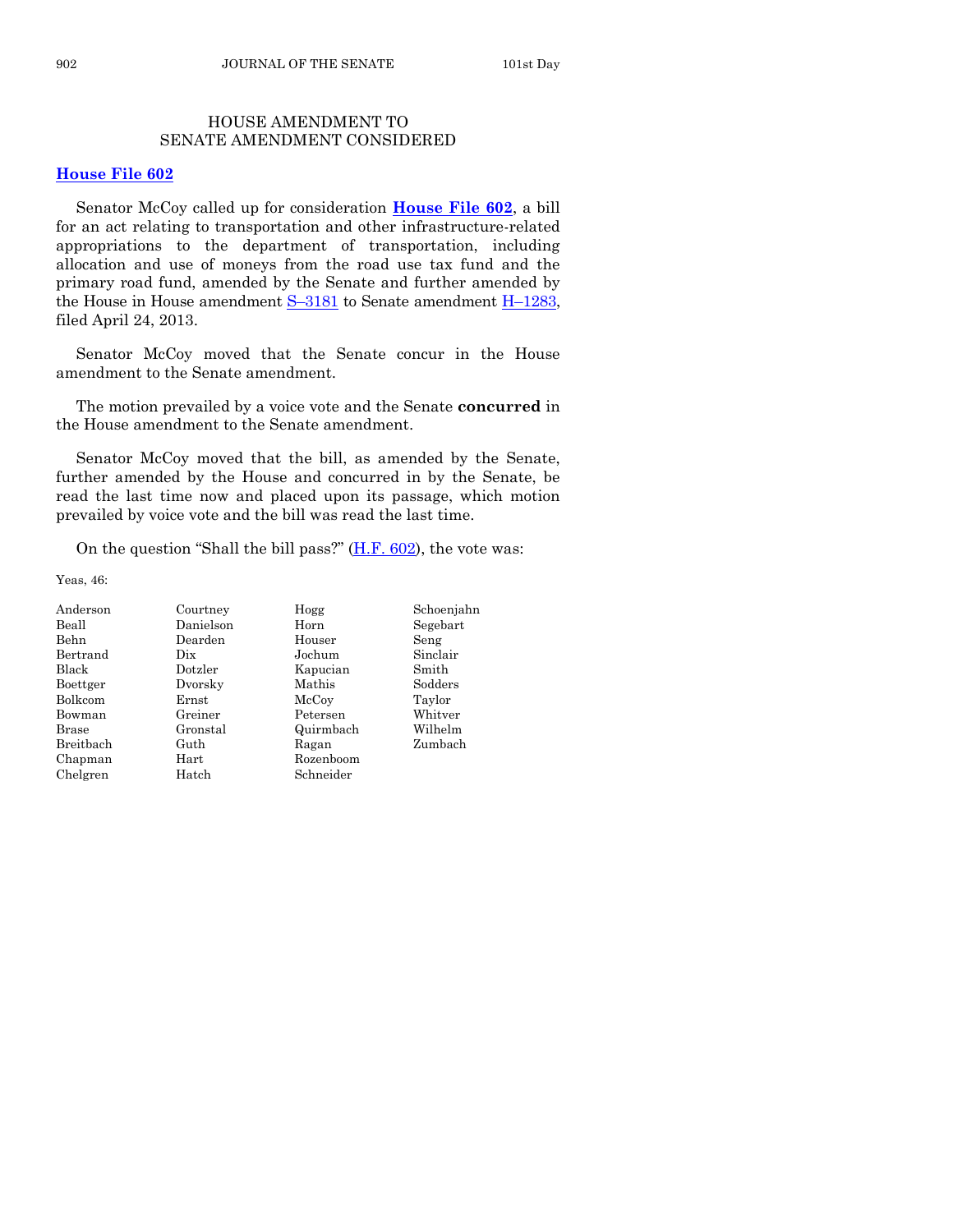Nays, 3:

Feenstra Sorenson Zaun

Absent, 1:

Johnson

The bill, having received a constitutional majority, was declared to have passed the Senate and the title was agreed to.

# HOUSE AMENDMENT TO SENATE AMENDMENT CONSIDERED

#### **[House File 356](http://coolice.legis.state.ia.us/Cool-ICE/default.asp?Category=billinfo&Service=Billbook&frame=1&GA=85&hbill=HF356)**

Senator Taylor called up for consideration **[House File 356](http://coolice.legis.state.ia.us/Cool-ICE/default.asp?Category=billinfo&Service=Billbook&frame=1&GA=85&hbill=HF356)**, a bill for an act relating to the statute of limitation periods in bringing suit and executing a judgment in an action on a claim for rent, amended by the Senate and further amended by the House in House amendment  $S-3182$  $S-3182$  to Senate amendment  $H-1280$ , filed April 24, 2013.

Senator Taylor moved that the Senate concur in the House amendment to the Senate amendment.

The motion prevailed by a voice vote and the Senate **concurred** in the House amendment to the Senate amendment.

Senator Taylor moved that the bill, as amended by the Senate, further amended by the House and concurred in by the Senate, be read the last time now and placed upon its passage, which motion prevailed by voice vote and the bill was read the last time.

On the question "Shall the bill pass?" [\(H.F. 356\)](http://coolice.legis.state.ia.us/Cool-ICE/default.asp?Category=billinfo&Service=Billbook&frame=1&GA=85&hbill=HF356), the vote was:

Yeas, 49:

| Anderson | Danielson | Horn      | Seng     |
|----------|-----------|-----------|----------|
| Beall    | Dearden   | Houser    | Sinclair |
| Behn     | Dix       | Jochum    | Smith    |
| Bertrand | Dotzler   | Kapucian  | Sodders  |
| Black    | Dvorsky   | Mathis    | Sorenson |
| Boettger | Ernst     | McCoy     | Taylor   |
| Bolkcom  | Feenstra  | Petersen  | Whitver  |
| Bowman   | Greiner   | Quirmbach | Wilhelm  |
| Brase    | Gronstal  | Ragan     | Zaun     |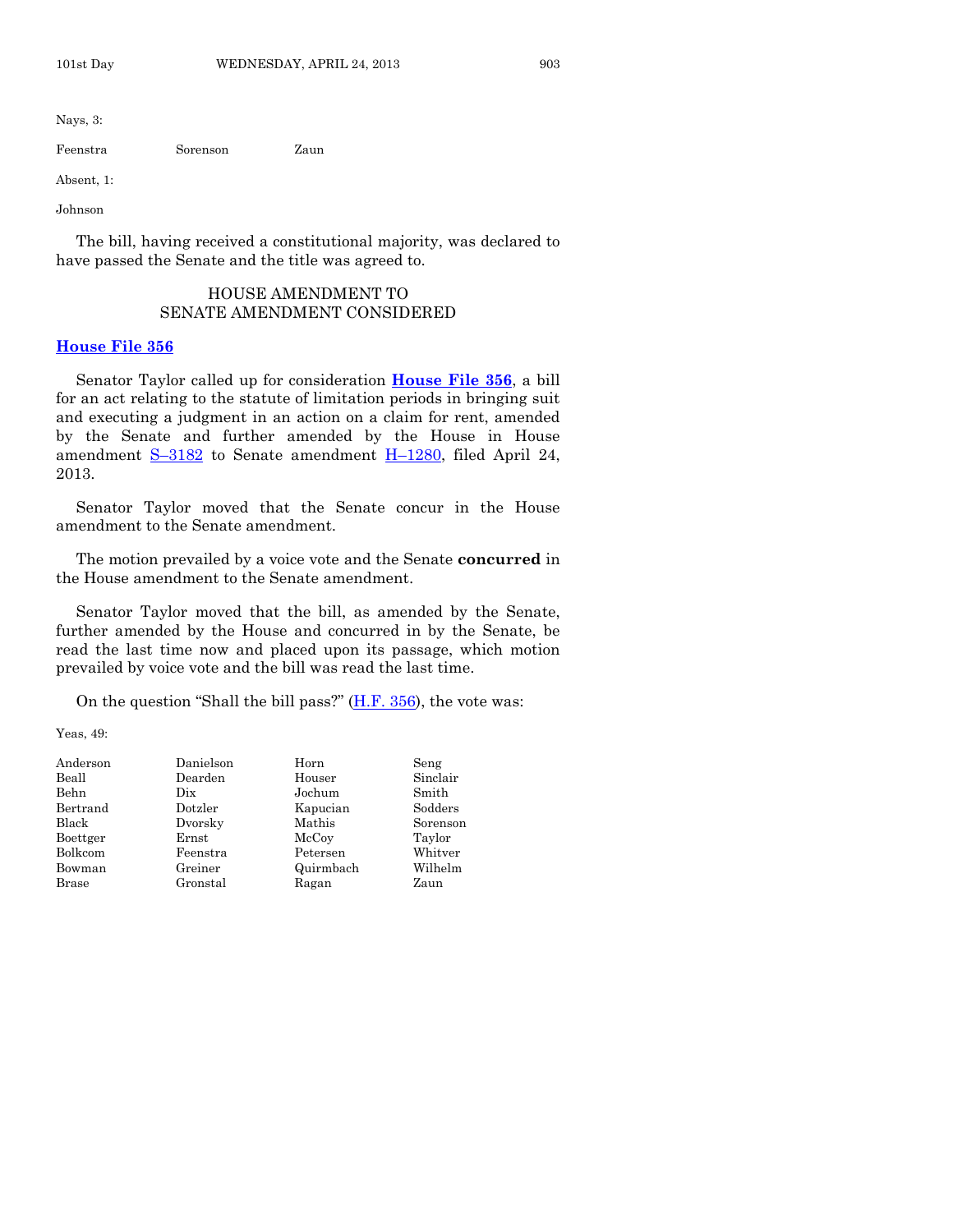| Breitbach | Guth  | Rozenboom  | Zumbach |
|-----------|-------|------------|---------|
| Chapman   | Hart  | Schneider  |         |
| Chelgren  | Hatch | Schoenjahn |         |
| Courtney  | Hogg  | Segebart   |         |

Nays, none.

Absent, 1:

Johnson

The bill, having received a constitutional majority, was declared to have passed the Senate and the title was agreed to.

The Senate stood at ease at 2:10 p.m. until the fall of the gavel.

The Senate resumed session at 2:29 p.m., President Jochum presiding.

### HOUSE AMENDMENT CONSIDERED

#### **[Senate File 435](http://coolice.legis.state.ia.us/Cool-ICE/default.asp?Category=billinfo&Service=Billbook&frame=1&GA=85&hbill=SF435)**

Senator Black called up for consideration **[Senate File 435](http://coolice.legis.state.ia.us/Cool-ICE/default.asp?Category=billinfo&Service=Billbook&frame=1&GA=85&hbill=SF435)**, a bill for an act relating to and making appropriations involving state government entities involved with agriculture, natural resources, and environmental protection, amended by the House in House amendment S–[3178,](http://coolice.legis.state.ia.us/Cool-ICE/default.asp?Category=billinfo&Service=Billbook&frame=1&GA=85&hbill=S3178) filed April 24, 2013.

Senator Black offered amendment  $S-3184$ , filed by him from the floor to pages  $1-24$  of House amendment  $S-3178$ , and moved its adoption.

A record roll call was requested.

On the question "Shall amendment S–[3184](http://coolice.legis.state.ia.us/Cool-ICE/default.asp?Category=billinfo&Service=Billbook&frame=1&GA=85&hbill=S3184) to House amendment  $S-3178$  $S-3178$  be adopted?"  $(S.F. 435)$ , the vote was:

Yeas, 26:

| Beall     | Dearden  | Horn      | Schoenjahn |
|-----------|----------|-----------|------------|
| Black     | Dotzler  | Jochum    | Seng       |
| Bolkcom   | Dvorsky  | Mathis    | Sodders    |
| Bowman    | Gronstal | McCoy     | Taylor     |
| Brase     | Hart     | Petersen  | Wilhelm    |
| Courtney  | Hatch    | Quirmbach |            |
| Danielson | Hogg     | Ragan     |            |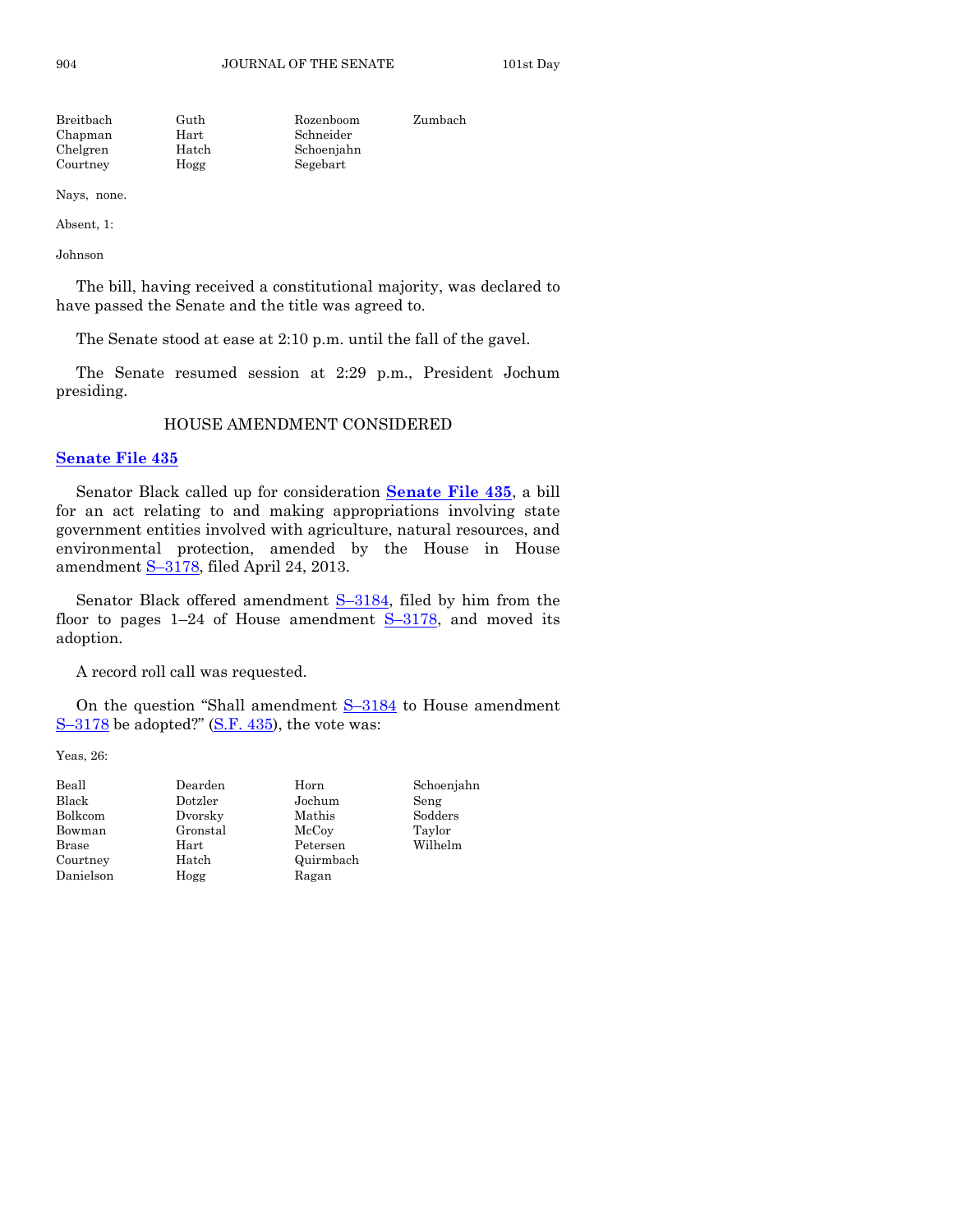Nays, 23:

| Anderson  | Chelgren | Houser    | Smith    |
|-----------|----------|-----------|----------|
| Behn      | Dix      | Kapucian  | Sorenson |
| Bertrand  | Ernst    | Rozenboom | Whitver  |
| Boettger  | Feenstra | Schneider | Zaun     |
| Breitbach | Greiner  | Segebart  | Zumbach  |
| Chapman   | Guth     | Sinclair  |          |

Absent, 1:

Johnson

Amendment  $S-3184$  $S-3184$  to amendment  $S-3178$  $S-3178$  was adopted.

Senator Black moved that the Senate concur in the House amendment, as amended.

The motion prevailed by a voice vote and the Senate **concurred** in the House amendment, as amended.

Senator Black moved that the bill, as amended by the House, further amended and concurred in by the Senate, be read the last time now and placed upon its passage, which motion prevailed by a voice vote, and the bill was read the last time.

On the question "Shall the bill pass?"  $(S.F. 435)$ , the vote was:

Yeas, 26:

| Dearden          | Schoenjahn        |          |
|------------------|-------------------|----------|
| $_{\rm Dotzler}$ | Jochum<br>Seng    |          |
| Dvorskv          | Sodders<br>Mathis |          |
| Gronstal         | McCoy             | Taylor   |
| Hart             | Petersen          | Wilhelm  |
| Hatch            | Quirmbach         |          |
| Hogg             | Ragan             |          |
|                  |                   |          |
| Chelgren         | Houser            | Smith    |
| Dix              | Kapucian          | Sorenson |
| Ernst            | Rozenboom         | Whitver  |
| Feenstra         | Schneider         | Zaun     |
| Greiner          | Segebart          | Zumbach  |
| Guth             | Sinclair          |          |
|                  |                   | Horn     |

Absent, 1:

#### Johnson

The bill, having received a constitutional majority, was declared to have passed the Senate and the title was agreed to.